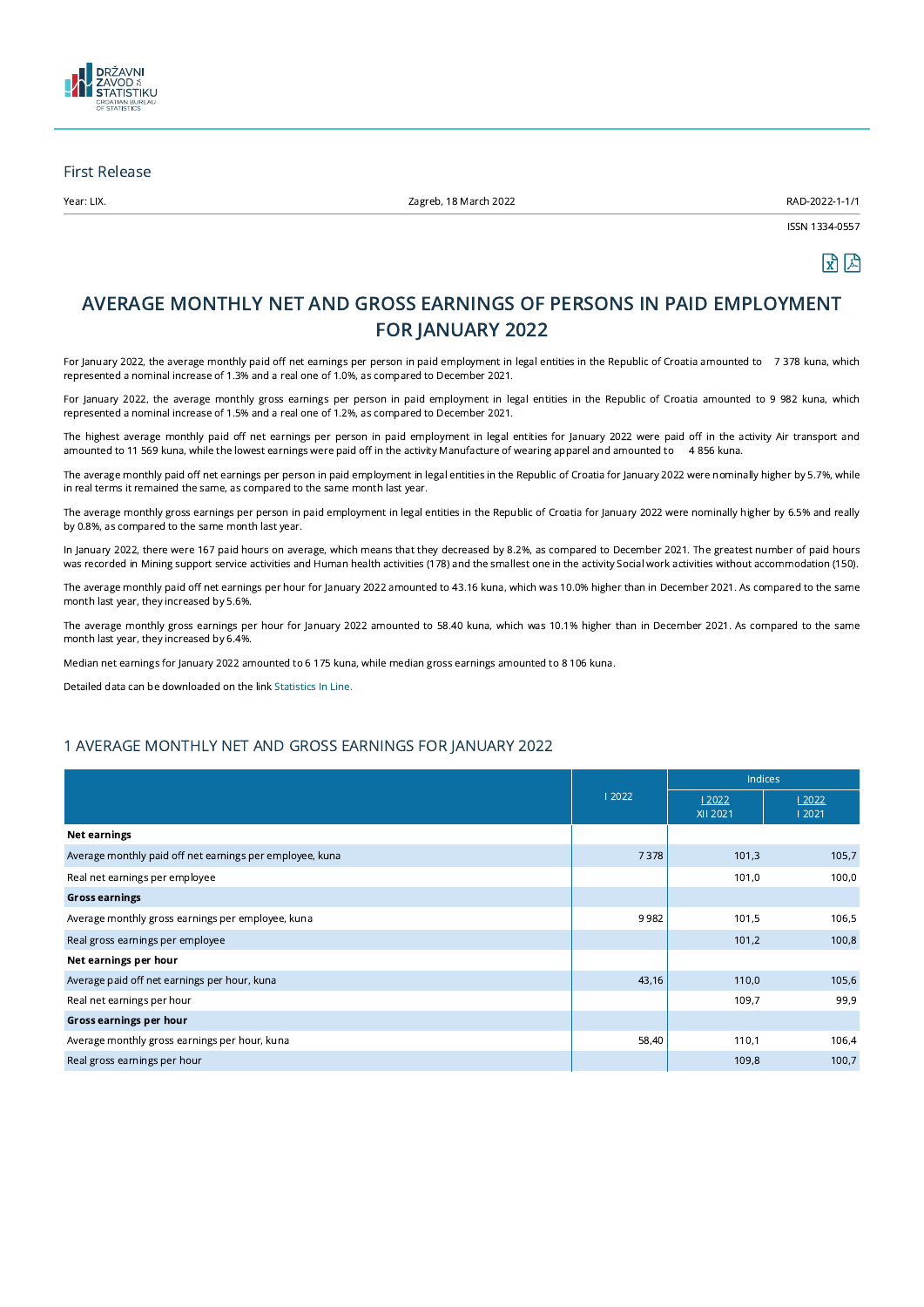# 2 DISTRIBUTION OF NET AND GROSS EARNINGS, BY QUARTILES, FOR JANUARY 2022

|                          | 12022              |                      |  |
|--------------------------|--------------------|----------------------|--|
|                          | Net earnings, kuna | Gross earnings, kuna |  |
| First (lower) quartile   | 4758               | 6094                 |  |
| Second quartile (median) | 6 1 7 5            | 8 1 0 6              |  |
| Third (upper) quartile   | 8452               | 11 399               |  |
| Fourth quartile          |                    | Z                    |  |

# 3. DISTRIBUTION OF NET AND GROSS EARNINGS, BY DECILES, FOR JANUARY 2022

|                       | 12022              |                      |  |
|-----------------------|--------------------|----------------------|--|
|                       | Net earnings, kuna | Gross earnings, kuna |  |
| First decile          | 4057               | 5 0 0 0              |  |
| Second decile         | 4561               | 5701                 |  |
| Third decile          | 4988               | 6 2 8 9              |  |
| Fourth decile         | 5510               | 7071                 |  |
| Fifth decile (median) | 6 1 7 5            | 8 1 0 6              |  |
| Sixth decile          | 6995               | 9 2 5 8              |  |
| Seventh decile        | 7928               | 10 630               |  |
| Eighth decile         | 9 1 0 0            | 12 3 72              |  |
| Ninth decile          | 11 389             | 15 970               |  |
| Tenth decile          | Z                  | $\mathsf Z$          |  |

# 4 PAID OFF NON-TAXABLE INCOMES, ACCORDING TO NKD 2007.<sup>1)</sup>, JANUARY 2022

|                |                                                                      | 12022                                                      |                                                                                                 |
|----------------|----------------------------------------------------------------------|------------------------------------------------------------|-------------------------------------------------------------------------------------------------|
|                |                                                                      | Average non-taxable income by<br>number of receivers, kuna | Average non-taxable income by<br>number of persons in employment<br>who received earnings, kuna |
|                | Total                                                                | 740                                                        | 4                                                                                               |
| $\overline{A}$ | Agriculture, forestry and fishing                                    | 574                                                        | 3                                                                                               |
| В              | Mining and quarrying                                                 | 1467                                                       |                                                                                                 |
| C              | Manufacturing                                                        | 666                                                        | $\overline{4}$                                                                                  |
| D              | Electricity, gas, steam and air conditioning supply                  | 512                                                        | 4                                                                                               |
| E              | Water supply; sewerage, waste management and remediation activities  | 532                                                        | 6                                                                                               |
| F              | Construction                                                         | 1 1 6 3                                                    | 5                                                                                               |
| G              | Wholesale and retail trade; repair of motor vehicles and motorcycles | 524                                                        | $\overline{2}$                                                                                  |
| н              | Transportation and storage                                           | 639                                                        | 4                                                                                               |
|                | Accommodation and food service activities                            | 853                                                        | 3                                                                                               |
|                | Information and communication                                        | 456                                                        |                                                                                                 |
| К              | Financial and insurance activities                                   | 627                                                        |                                                                                                 |
| L              | Real estate activities                                               | 602                                                        | 2                                                                                               |
| M              | Professional, scientific and technical activities                    | 434                                                        | $\overline{4}$                                                                                  |
| N              | Administrative and support service activities                        | 700                                                        | 13                                                                                              |
| $\circ$        | Public administration and defence; compulsory social security        | 663                                                        | 3                                                                                               |
| P              | Education                                                            | 499                                                        |                                                                                                 |
| Q              | Human health and social work activities                              | 1 1 0 0                                                    | 16                                                                                              |
| R              | Arts, entertainment and recreation                                   | 823                                                        | 2                                                                                               |
| S              | Other service activities                                             | 519                                                        | 3                                                                                               |

1) Activity sections T (Activities of households as employers; undifferentiated goods – and services – producing activities of households for own use) and U (Activities of extraterritorial organisations and bodies) as well as their divisions are not presented in this First Release since they were not covered by the survey.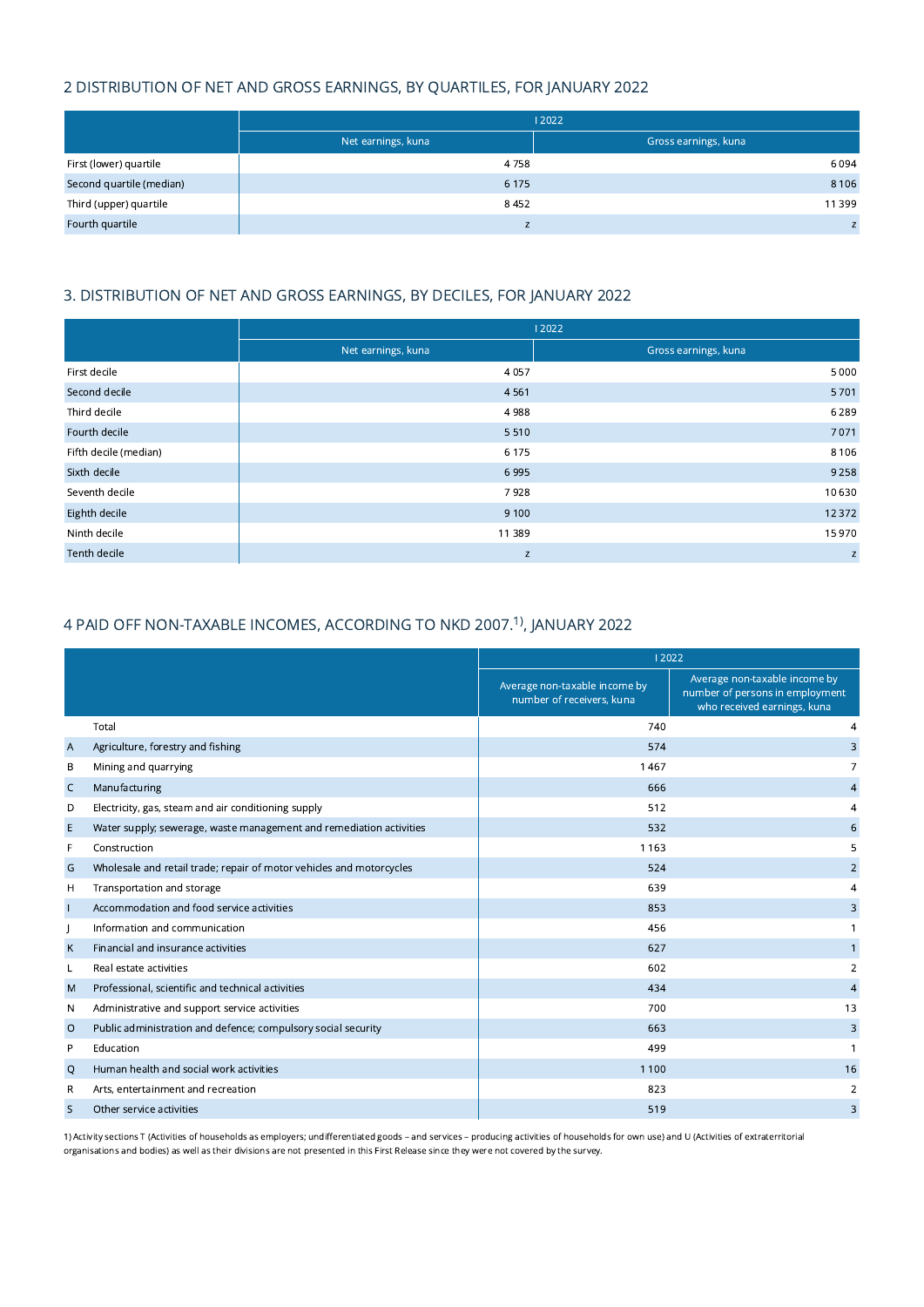### G.-1. AVERAGE MONTHLY NET AND GROSS EARNINGS FOR JANUARY 2022, ACCORDING TO NKD 2007.



G.-2. ANNUAL CHANGE RATES OF AVERAGE NET AND GROSS EARNINGS FOR JANUARY 2022, ACCORDING TO NKD 2007.





G.-3. AVERAGE MONTHLY NET AND GROSS EARNINGS PER PAID HOUR FOR JANUARY 2022, ACCORDING TO NKD 2007.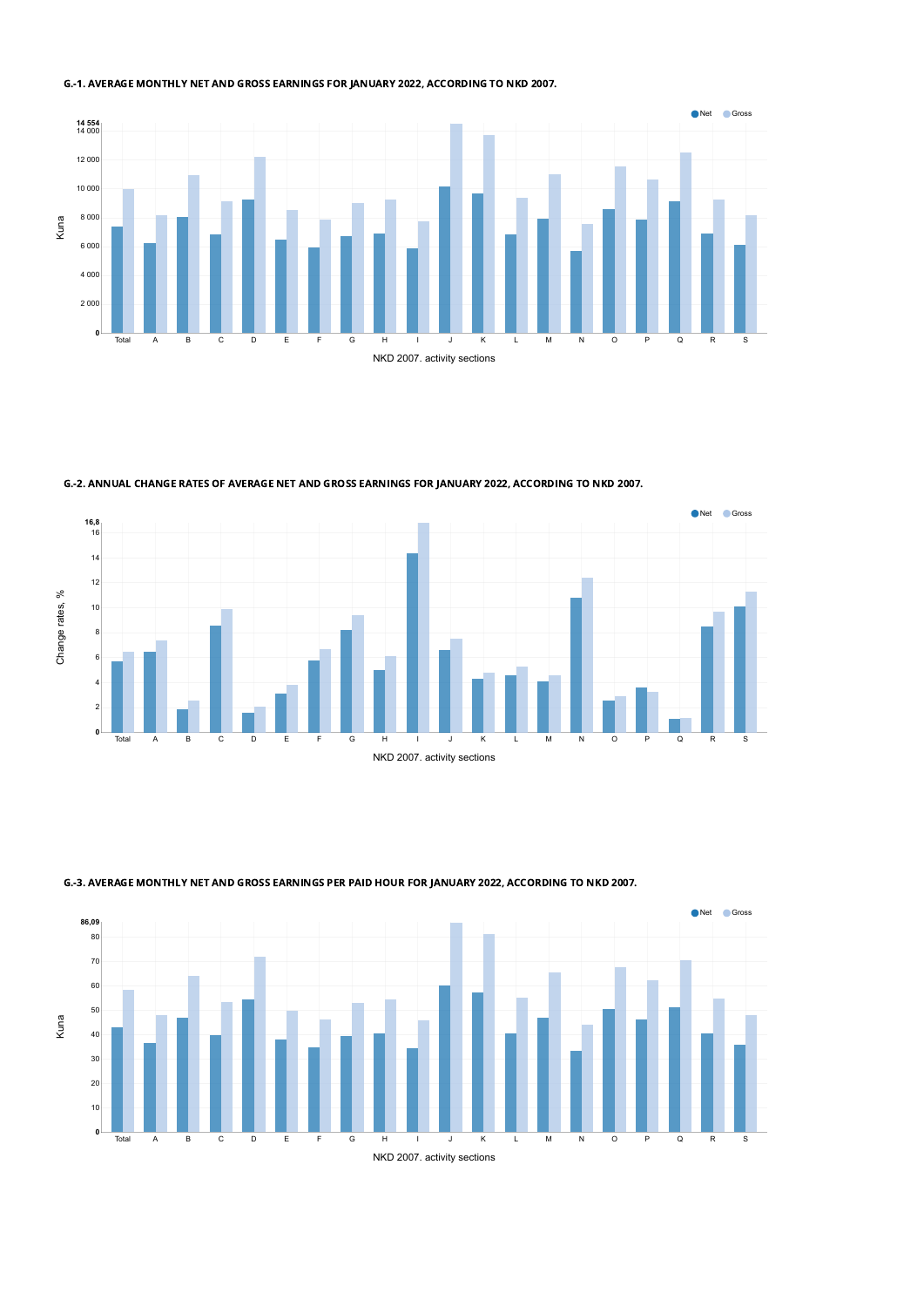#### NKD 2007. activity sections

- A Agriculture, forestry and fishing
- B Mining and quarrying
- C Manufacturing
- D Electricity, gas, steam and air conditioning supply<br>E Water supply: sewerage, waste management and
- Water supply; sewerage, waste management and remediation activities
- F Construction
- G Wholesale and retail trade; repair of motor vehicles and motorcycles
- H Transportation and storage
- I Accommodation and food service activities
- J Information and communication
- K Financial and insurance activities
- L Real estate activities
- M Professional, scientific and technical activities
- N Administrative and support service activities
- O Public administration and defence; compulsory social security
- P Education
- Q Human health and social work activities
- R Arts, entertainment and recreation
- S Other service activities

## NOTES ON METHODOLOGY

#### Data sources

Data on monthly net and gross earnings as well as data on paid hours were gathered by processing data from the Report on Income, Income Tax and Surtax as well as Contributions for Mandatory Insurances (JOPPD form), in effect since 1 January 2014.

All persons or entities that are the payers of income for which the income tax regulations prescribe the obligation of accounting and paying deduction tax are under the obligation to submit the JOPPD form.

#### Coverage and comparability

Data comprise persons in employment in legal entities of all types of ownership, government bodies, and bodies of local and regional self-government units, on the territory of the Republic of Croatia.

Persons employed in crafts and trades and free lances and employed insured persons – private farmers are not covered, so data on their pays are not included in the data on average earnings.

Data on monthly net and gross earnings of persons employed in legal entities include net and gross earnings of persons in permanent employment, irrespective of the kind of employment and number of working-hours.

Persons in part-time employment who received earnings are expressed in full-time equivalent.

Data on monthly net and gross earnings are presented according to realised pay-offs in the current for the previous month, which is in line with the pay-off dynamics in most legal entities, so the average earnings refer to the month for which the pay-off has been received. It does not apply to paid-off non-taxable incomes.

Non-taxable incomes received by person in employment are presented in table 4.

The following non-taxable incomes are covered, according to codes on the JOPPD form:

- Code 21 –gift for a child younger than 15 and benefit for a newborn, up to a prescribed amount
- Code 22 –occasional bonuses (Christmas bonus, annual leave bonus, etc.), up to a prescribed amount
- Code 24 –supplements for seafarers, up to a prescribed amount
- Code 25 –compensation for living separately from family, up to a prescribed amount
- Code 26 –severance, up to a prescribed amount
- Code 60 –jubilee payments to persons in employment depending on years of service, up to a prescribed amount
- Code <sup>61</sup> –occasional bonuses (Christmas bonus, annual leave bonus, etc.) for previous taxation periods (subsequent payments), up to <sup>a</sup> prescribed amount
- Code 62 –expenses for food and accommodation of seasonal workers, according to Article 7, Item 35, of the Income Tax Ordinance
- Code <sup>63</sup> –pecuniary awards for performance results and other types of additional awarding of persons in employment (supplemental earnings,
- supplements to monthly earnings, etc.)
- Code <sup>64</sup> –expenses for accommodation and food of persons engaged in occasional seasonal agricultural works, according to Article 6, Item 10, of the Income Tax Ordinance
- Code 65 –pecuniary lump-sum reimbursements for covering food costs of persons in employment, up to a prescribed amount
- Code 66 food expanses for persons in employment emerged during employment with the employer based on authentic documentation, up to a prescribed amount
- Code 67 accommodation expenses for persons in employment emerged during employment with the employer based on authentic documentation,<br>Code 67 asid these the sackless transaction paid through cashless transaction
- Code 68 –accommodation expenses for persons in employment emerged during employment with the employer based on authentic documentation,<br>Code 68 transmitted to worker's account
- Code 69 reimbursements for expanses of hospitality, tourist and other services rendered during workers' vacation, pursuant to regulations determined by the ministry in charge for tourism
- Code 70 reimbursements for expanses of regular care for workers' children in institutions of pre-school education as well as in other legal entities or<br>Code 70 activial acrease (lijadarentese ata) natural persons (kindergartens etc.)
- Code 71 –premiums of supplemental and additional health inisurance in effect since 2020.

Data from January 2016 and onwards are not comparable to previously published monthly data.

#### Definitions

Average monthly paid off net earnings comprise income of a person in employment earned for work done during regular working hours as well as annual leave, paid leave, public holidays and day-offs as prescribed by law, sickness leave up to 42 days, absence for continuing professional education, during lay-off and job stop caused against person's will and of no fault of his own and net pays on the basis of compensations, allowances and rewards in sums which are subjects to contributions, taxes and surtaxes.

Average monthly gross earnings include all kinds of net pays on the basis of employment and the following mandatory allocations: pension insurance contributions, income tax and surtax on income tax.